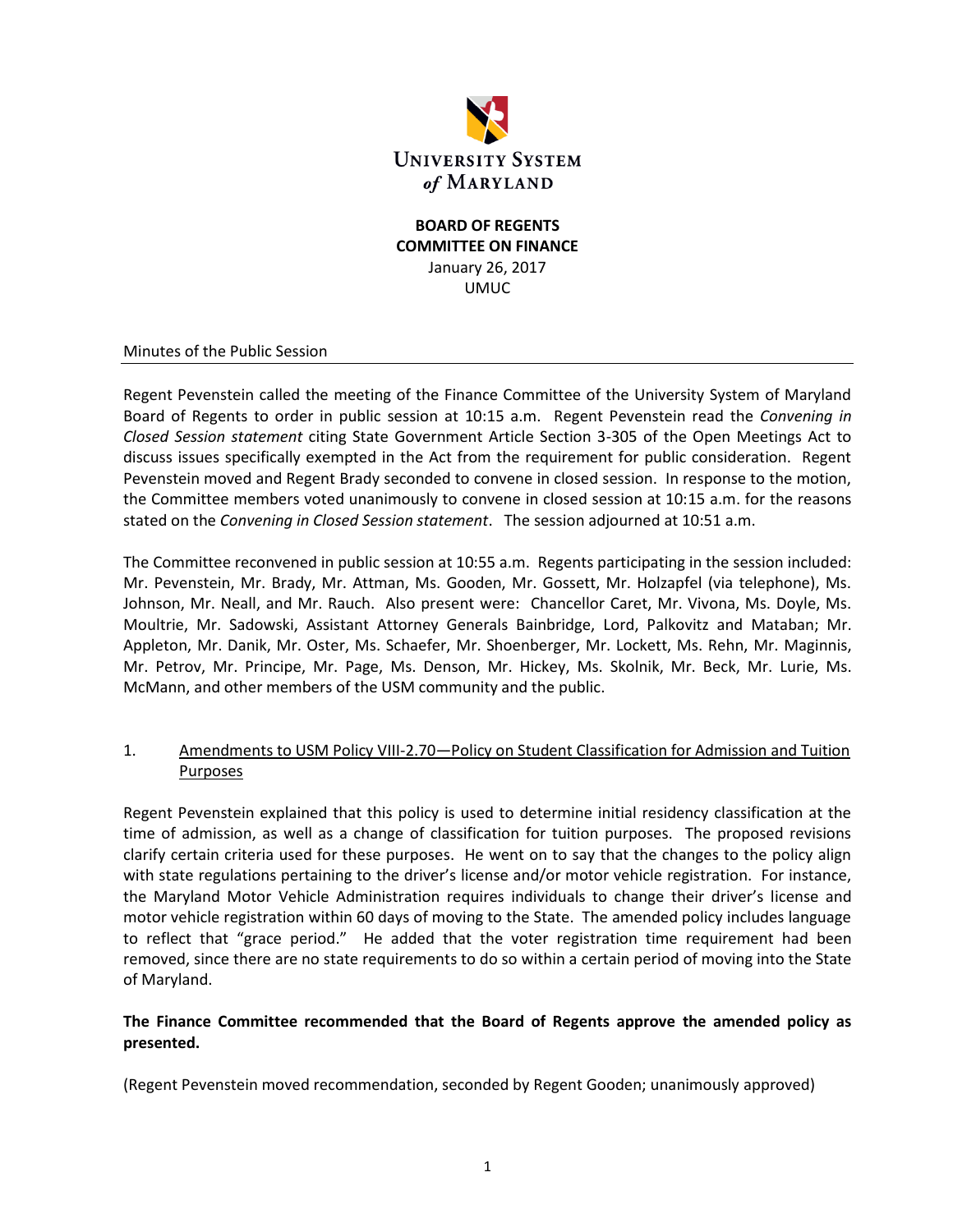## 2. Coppin State University: Facilities Master Plan Update

Regent Pevenstein reminded everyone that Dr. Thompson presented the campus master plan at November's meeting and noted that there had not been any comments or concerns expressed to him.

**The Committee on Finance recommended that the Board of Regents approve the Coppin State University Facilities Master Plan Update and materials as presented to the Committee in November, in accordance with the Board's two‐step approval process. Approval of the Plan does not imply approval of capital projects or funding. These items will be reviewed through the normal procedures of the capital and operating budget processes.**

(Regent Pevenstein moved recommendation, seconded by Regent Brady, unanimously approved)

## 3. Towson University: Funding Authorization for Millennium Hall Repairs and Potential Ground Lease Amendment

Regent Pevenstein asked Mr. Page and Mr. Oster to address the agenda item. Mr. Page began by describing the general nature of Public Private Partnership (P3) arrangements in place. He stated that P3s for student housing have been used for 13 individual projects providing almost 8,000 beds throughout seven campuses. Basically, the structure of the transaction is to lease ground to an owner, who in turn contracts with a developer and operator. The latter interacts with the students directly, and pays the bills and debt service on debt issued to fund the project. Any funds that remain are paid to the institution in the form of ground rent. A typical ground lease is 40 years, and the debt is usually 30-year term debt. Mr. Page acknowledged that the credit rating agencies take into account P3 projects when considering the USM's debt.

Mr. Page pointed out that Millennium Hall was one of the first P3 student housing projects. Collegiate Housing Foundation oversaw construction and was the project owner until 2012. As part of a consolidation and refinancing of P3 debt, MEDCO then became project owner.

Turning to the issues at Millennium Hall, Mr. Page informed the committee that the building is in need of two general categories of repair. First, is a replacement of a building facing that is not watertight and is allowing mold to develop. The second repair is the replacement of windows that are also not watertight due to the method of installation. Mr. Oster indicated that they had found a lot of water coming into the residence hall, and explained that the work needs to be started as soon as students finish the semester and move out in May. The goal is to complete the project over two summers, therefore causing as little disruption to the students as possible. For a funding vehicle, MEDCO intends to combine the issuance of new money debt for the project with a current refunding opportunity on approximately \$29 million. This action is necessary to fund the needed repairs to Millennium Hall, since the attorneys and MEDCO are of the belief that the pursuit of warranty claims against a now-bankrupt developer would not be worthwhile.

**The Finance Committee recommended that the Board of Regents approve (i) the issuance of up to \$7.0 million of additional MEDCO debt to fund needed repairs at Towson University's Millennium Hall and (ii) an amendment of the ground lease to facilitate refinancing of the 2007 Series B bonds; subject to the agreement of Towson University and the USM COO on the final set of repairs, amount to be borrowed, and any extension of final maturity of the new borrowing beyond the maturity of existing project debt.** 

(Regent Pevenstein moved recommendation, seconded by Regent Brady; unanimously approved)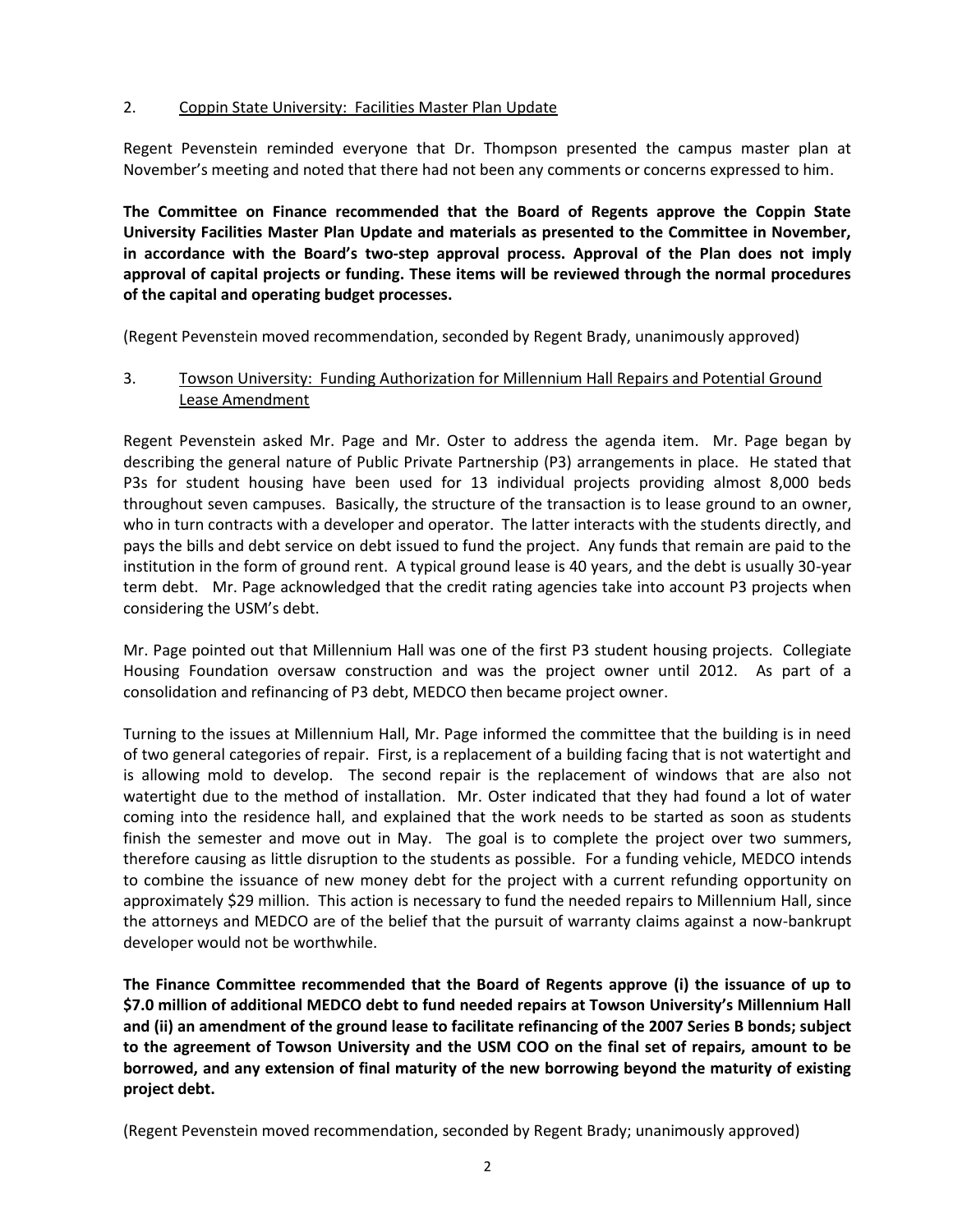## 4. University of Maryland, College Park: Transfer of Property to Prince George's County, Maryland

Regent Pevenstein indicated that the University is seeking to return a 3.9-acre parcel of land to the County. The property was given to the University in 1984 and currently houses community-based programs. These programs are more aligned with the County than part of the University's higher education mission. He noted that the deed requires that the property be reverted to the County.

**The Finance Committee recommended that the Board of Regents approve for the University of Maryland, College Park the disposition of approximately 3.9 acres of University property known as the Center for Educational Partnership to Prince George's County; and, delegate to the Chancellor the authority to execute, after appropriate legal review, all documentation required for the disposition, consistent with applicable University System of Maryland Policy "Acquisition and Disposition of Real Property."**

(Regent Pevenstein moved recommendation, seconded by Regent Gooden; unanimously approved)

## 5. Discussion of FY 2016 USM Audited Financial Statements

Mr. Page introduced the item and asked Ms. Denson to briefly discuss the highlights of the Audited Financial Statements. Ms. Denson mentioned that the annual audit was completed by an independent audit firm, SB & Company. She drew attention to the pages in the financial statements that include the institutions of the System, as well as the Balance Sheet and Income Statements of the 19 affiliated foundations. Ms. Denson stated that when considering the financial strength of the System, the rating agencies take into account both the System institutions, as well as assets and debt of the affiliated foundations.

Ms. Denson noted that the total net position increased by \$516.7M and that all institutions met their individual fund balance goals for the fiscal year. She went on to say that the net pension liability for FY 2016 and FY 2015 is \$966M and \$718M, respectively. The increase is the result of the overall increase in the state's unfunded liability; however, the System is obligated only to fund pension contributions based on a percent of covered payroll. Turning to the "Financial Snapshot," Ms. Denson pointed out that the financial statements show an improvement in the key Balance Sheet strength ratio used by the rating agencies—increasing from 158% to 163%. She recognized that taking into account Board-approved commitments and authorizations that had yet to be reflected, a truer financial standing would show an increase from 98% to 112%.

#### **The Report was accepted for information purposes.**

#### 6. University of Maryland University College: Proposed Institutional Human Resources Policies

Regent Pevenstein provided opening remarks. Similar to the process of receiving and vetting campus master plans over a two-cycle period, Regent Pevenstein indicated that the committee would first hear a presentation from the institution today, and then take action on the proposed policies at its next meeting. This would allow time for the committee members to review and digest the information prior to taking any action on the proposed policies. He then invited President Miyares to address the group. President Miyares described the business challenges that UMUC faces, as it operates in a highly competitive and dynamic global environment—UMUC's competitors have the ability to respond to market changes in a quick and efficient manner. He delivered a presentation that provided the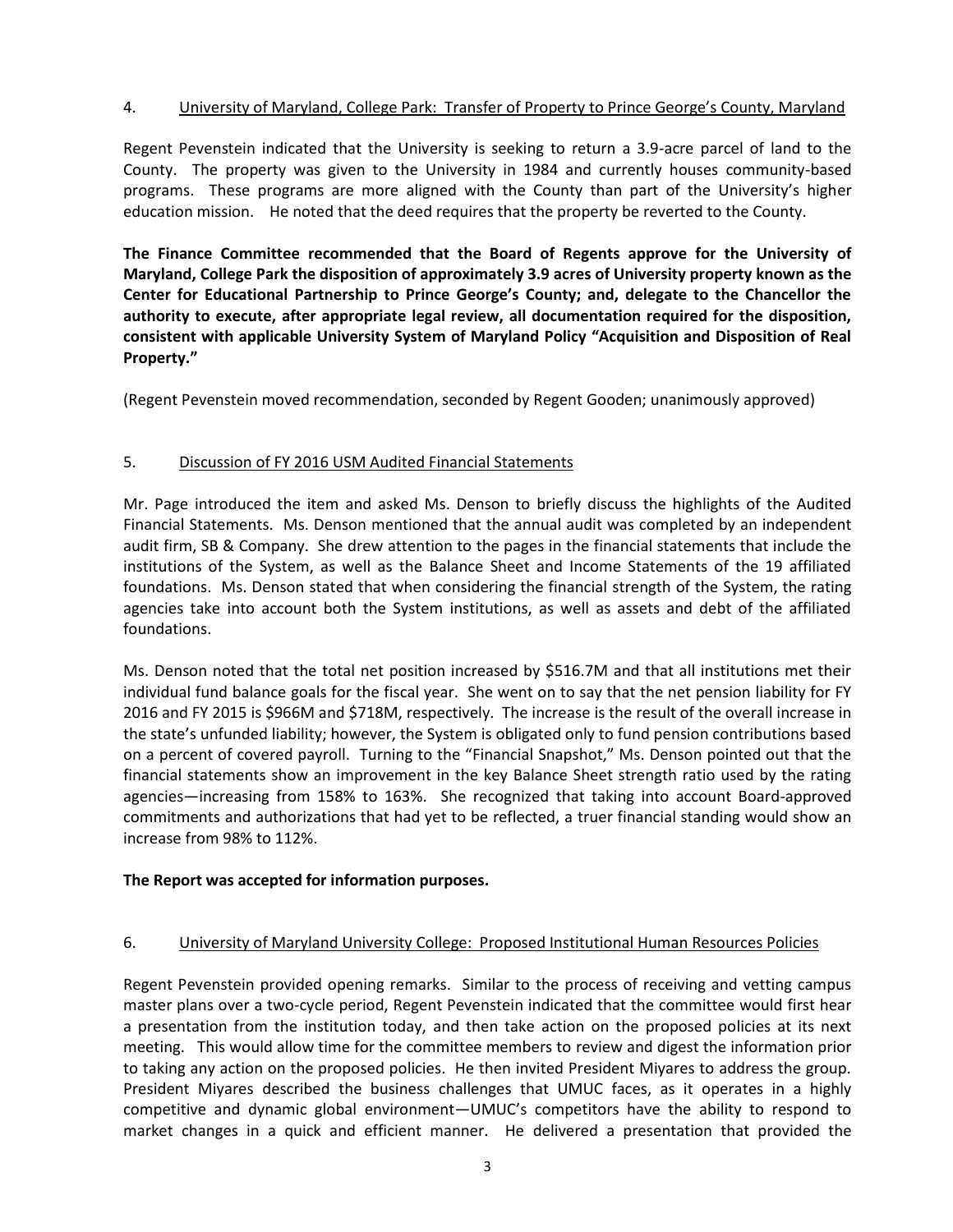background, research, and development process of the new policies. President Miyares indicated that over a two-year period, they held Town Hall meetings and had extensive conversations with councils, gathering continuous feedback. He outlined the major changes in the areas of performance-based culture, a redesigned pay program, and the alignment of stateside and overseas policies President Miyares expressed that the benefits of the new HR business model would include opportunities for UMUC to attract and retain top talent, incorporate reward and recognition programs, create and maintain a performance-based culture, and increase responsiveness to business demands by rapid deployment of new and creative solutions. In response to a question about maintaining and updating the policies, President Miyares responded that the HR staff would constantly review the polices with the president and executive committee, and any necessary changes would be approved by the chief HR officer and the president.

Regent Pevenstein thanked President Miyares, and indicated that Mr. Vivona and the staff would continue their review of the package as well, and return to the committee in March.

#### **The Presentation and materials were accepted for information purposes.**

[The presentation is available online<http://www.usmd.edu/regents/agendas/fc20170126> ]

Mr. Vivona briefly mentioned that the three major credit rating agencies had just reaffirmed the System's bond rating.

The meeting was adjourned at 11:45 a.m.

Respectfully submitted,

Robert L. Pevenstein Chairman, Committee on Finance